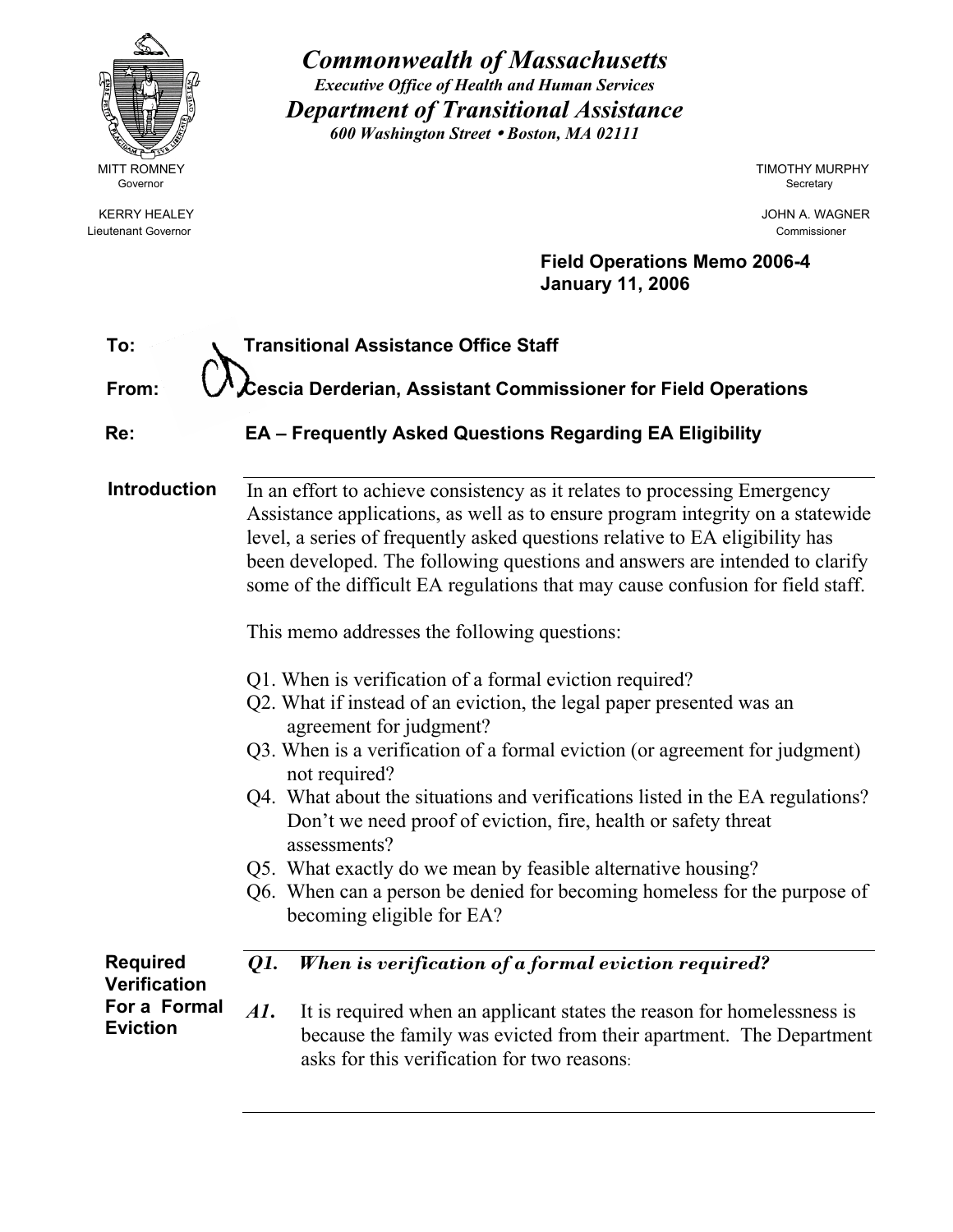**Required Verification For a Formal Eviction (continued)** 1. To determine if they have actually been evicted. Sometimes people have been told by their landlords that they have to leave right away but that is not true. You need to find out if the family is still able to stay in the apartment because only the notice to quit has been issued but the eviction has not yet been executed. In this instance, the Department should deny the family EA shelter benefits, but should refer them to EA HAP services so that, prior to execution of the eviction, HAP can work with them to try to keep the family housed or to re-house them before they need shelter services; and

> 2. If an eviction has actually been executed, what was the reason for eviction? Was it for criminal activity, non-payment of rent in a subsidized unit, destruction of property? This information would indicate whether the family was eligible for shelter at all.

#### **Agreement for Judgment** *Q2. What if instead of an eviction, the legal paper presented was an agreement for judgment?*

*A2*. Agreements for judgment should be treated the same way as an eviction for purposes of determining whether an applicant was forced to leave the apartment for cause, i.e., nonpayment of rent, destruction of property or criminal activity. An agreement for judgment is just another way to resolve an eviction case prior to the execution of judgment. Therefore, if an agreement for judgment was signed by both the landlord and the applicant and the underlying reason for the dispute was nonpayment of rent from subsidized or public housing, destruction of property or criminal activity, the applicant would be ineligible for EA shelter benefits.

The fact that an EA applicant signed an agreement for judgment should never be used as verification that an applicant rendered himself or herself homeless for the purpose of receiving EA. Again, the agreement is a legal mechanism to dispose of the court case without a judicial finding, i.e., an execution of judgment; it does not constitute a voluntary giving up of tenant's rights as is cited in 106 CMR  $309.040(B)(1)$ .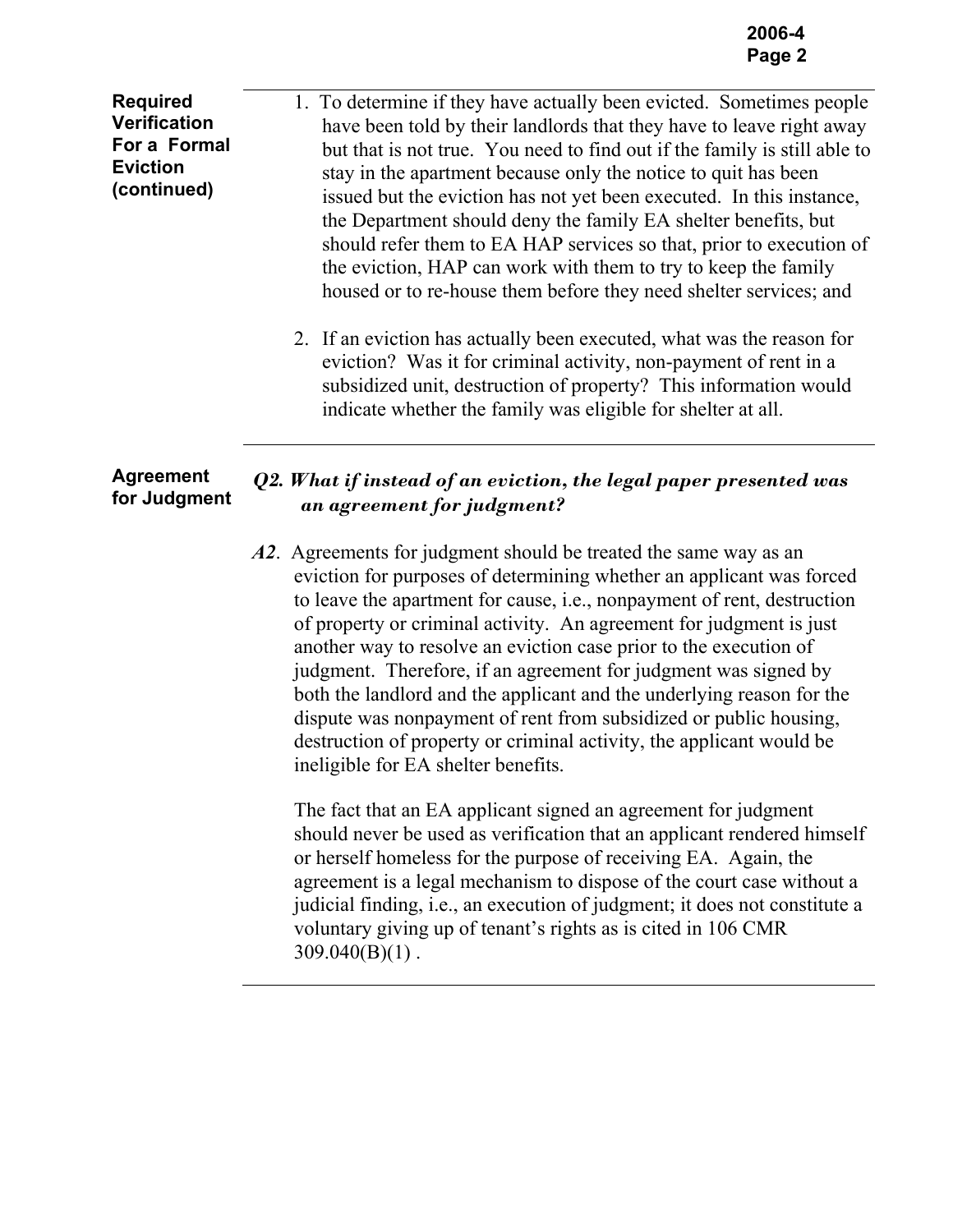#### **Verification is Verification is** Q3. *When is a verification of a formal eviction (or agreement for* **Not Required** *judgment) not required?*

- *A3.* It is not required when an applicant has left a place where he or she has no rights of tenancy. Generally, a person who is staying with someone, but is not on the lease or is not the owner, has no rights to that housing. The person is only allowed to be there at the owner's or leaseholder's permission. Therefore, if the owner or tenant has required the person to leave, the person would be trespassing if he or she refused. Because the applicant in these circumstances has no summary process rights, the Department cannot require notice of a formal eviction as it simply does not apply to the situation. The Department can, however, verify whether the owner or tenant that the applicant is staying with really has asked the applicant to leave. This can be done via collateral contact or through other documentary verifications.
	- **Note**: This is different from a "tenancy at will" situation where the tenant does not have a lease but does have a right to the tenancy and to certain rights of prior notice of termination of tenancy.

If you are having difficulty determining what type of tenancy is presented and what verifications are required, please call the Legal Division's Attorney of the Day at 617-348-8520.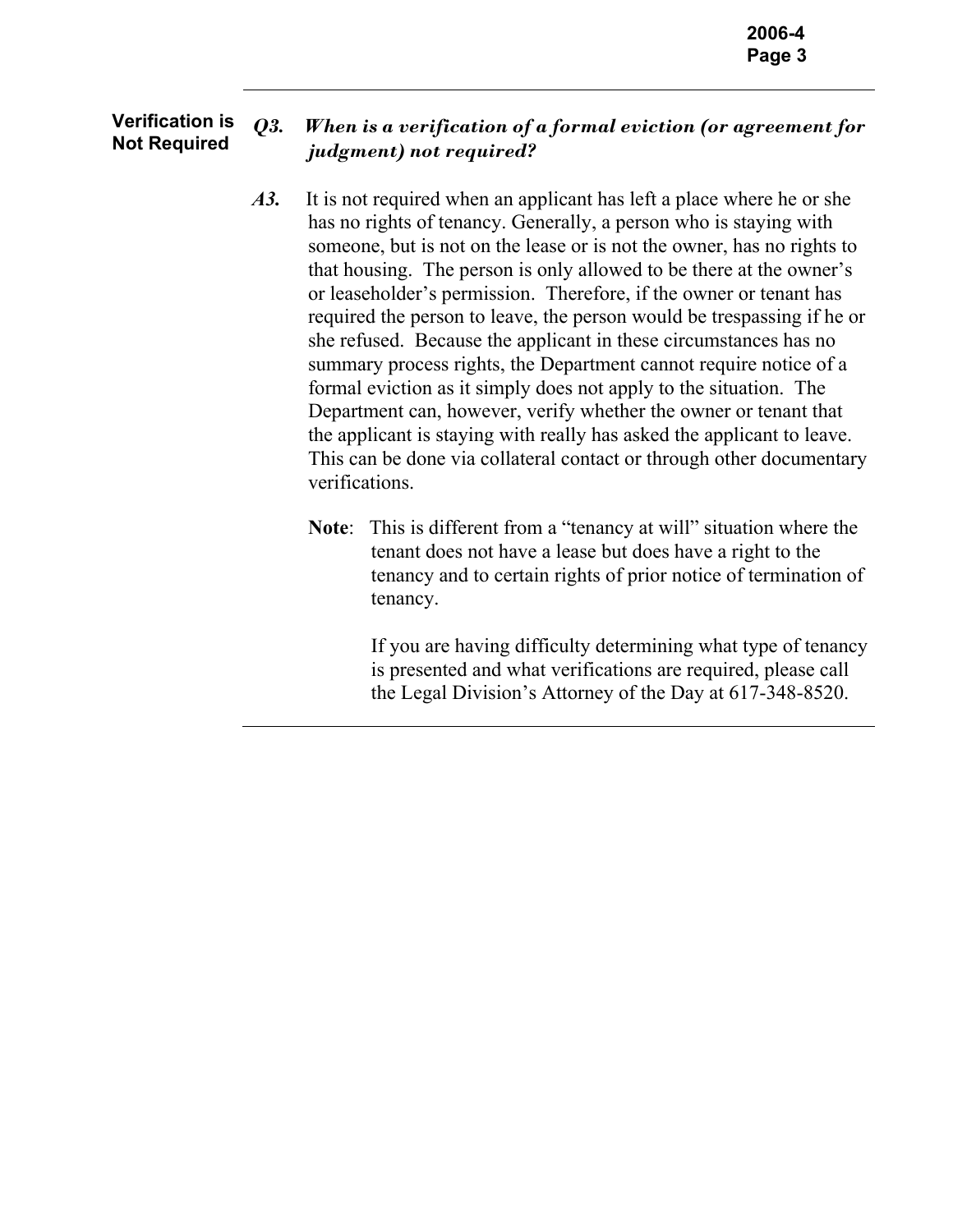#### **Collateral Contact as Verification**

## *Q4. What about the situations and verifications listed in the EA regulations? Don't we need proof of eviction, fire, health or safety threat assessments?*

*A4*. The EA regulations have been revised to ensure that field staff know that another verification for proving the homeless situation can be used when none of the originally listed situations in  $309.040(A)(5)(a)$ through (f) describe the reason for the family's homelessness.

Generally, when a family has no place to live, their current living situation constitutes an obvious threat to the family's health and safety. You should:

- Discuss with the family what caused their homelessness. If the reason for homelessness is based on one of the shelter ineligibility reasons (309.040(B)), the family is not eligible for shelter.
- If the reason for homelessness is NOT based on one of the shelter ineligibility reasons, and the family cannot verify a fire, an eviction, a threat to health or safety, mistreatment, or severe medical condition, then the family may submit other documents or information from a third-party collateral contact to verify:
	- ⋅ the family's current living situation; and
	- if applicable, that the prior living situation is no longer available to them.
	- **Example**: A family is homeless after being told that they no longer can stay with her sister and family. There is no formal eviction. The sister confirms in a letter that the family may not return to her home. This homeless family does have a threat to health and safety and is eligible for shelter benefits if otherwise EA-eligible.
	- **Example:** A 20-year old mother states she and her child are homeless because her mother has told them to leave. There is no formal eviction. By using either the mother's letter or by contacting the mother, you find out that the 20-year old and her child can stay with the mother. This family has feasible alternative housing, there is no threat to her health and safety and the family is not eligible for shelter benefits.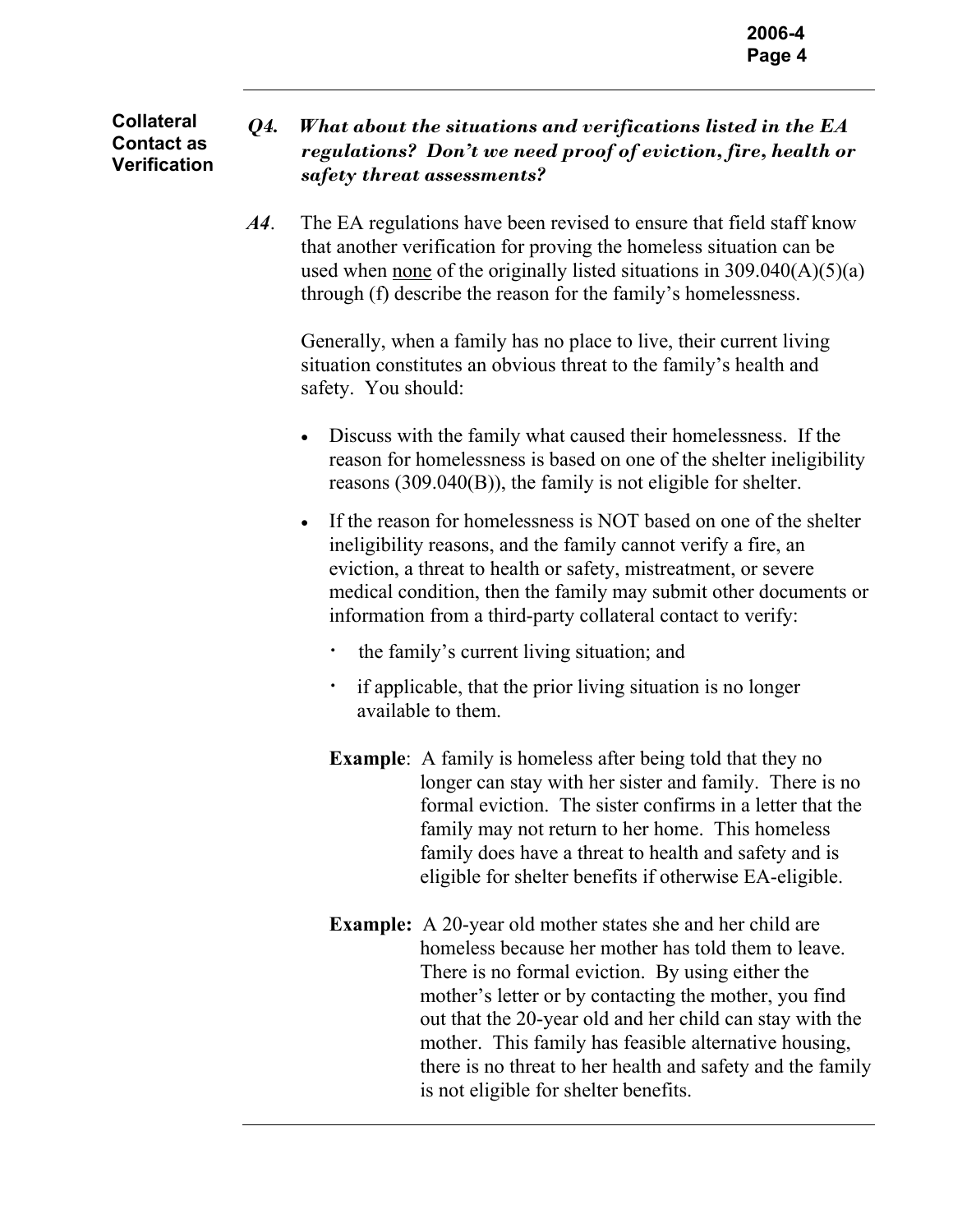**Collateral Contact as Verification (continued)** 

- **Example**: A 20-year old mother states her landlord told her to leave her apartment because he wanted it for a relative. She left without a formal eviction. She currently is homeless. Either the previous landlord or a third-party collateral contact provides a statement confirming that she did live at that address and the landlord did tell her to move. This homeless family does have a threat to health and safety and is eligible for shelter benefits if otherwise EA-eligible.
- **Example**: The homeless family is sleeping in their car. A thirdparty collateral contact, such as another social service agency, medical contact, friend, or church contact, provides a statement that the family is homeless and living in their car. The family is able to provide documents or landlord information (that you can verify) to prove they did not lose their prior housing due to eviction for nonpayment of rent, destruction or criminal activity, or any of the other reasons for shelter ineligibility (106 CMR 309.040(B)). This homeless family is eligible for shelter benefits if otherwise EAeligible.

However, if the family is unable to provide documents or landlord information about their prior living situation or had been evicted for nonpayment of rent in public or subsidized housing or any other ineligibility reason listed in 309.040(B), the family is not eligible for shelter benefits.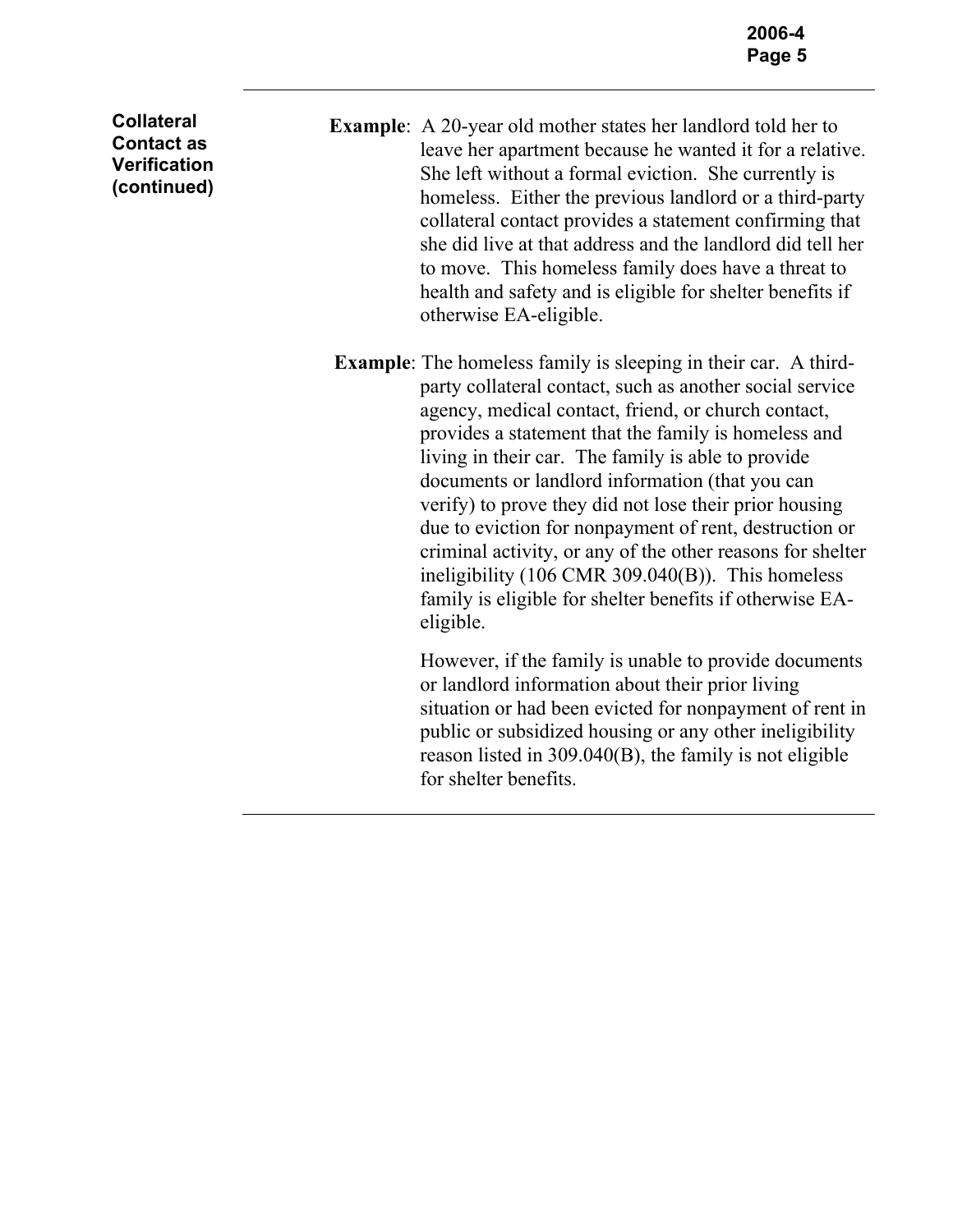### **Feasible Alternative Housing**

# *Q5. What exactly do we mean by feasible alternative housing?*

*A5*. Feasible alternative housing means any currently available living situation including temporary housing with relatives, friends, or charitable organizations. This is an important concept because it underlines the fact that EA shelter is a program of last resort. However, before an EA applicant is denied for having feasible alternative housing, it must be made certain that the living situation **is currently available** as opposed to was available to them.

**Example**: A family leaves their apartment because the landlord tells them they are being evicted. They leave the apartment immediately, before either the eviction has been executed or an agreement of judgment has been obtained. They stay with a friend for a week, the friend makes them move out (no longer has feasible alternative housing), and then they apply for EA. They no longer have access to their old apartment as they gave up their keys to the landlord when they left. They do not have feasible alternative housing because the original apartment is no longer available to them. There is no other family, friends or organizations they can stay with; therefore they lack feasible alternative housing.

The notice to quit as to why they were evicted must still be verified. The family may be ineligible because of the reason they were asked to leave but they are not ineligible because they have feasible alternative housing. If the facts were different and the apartment was still unoccupied and the applicant could go back, then a denial based on feasible alternative housing would be appropriate.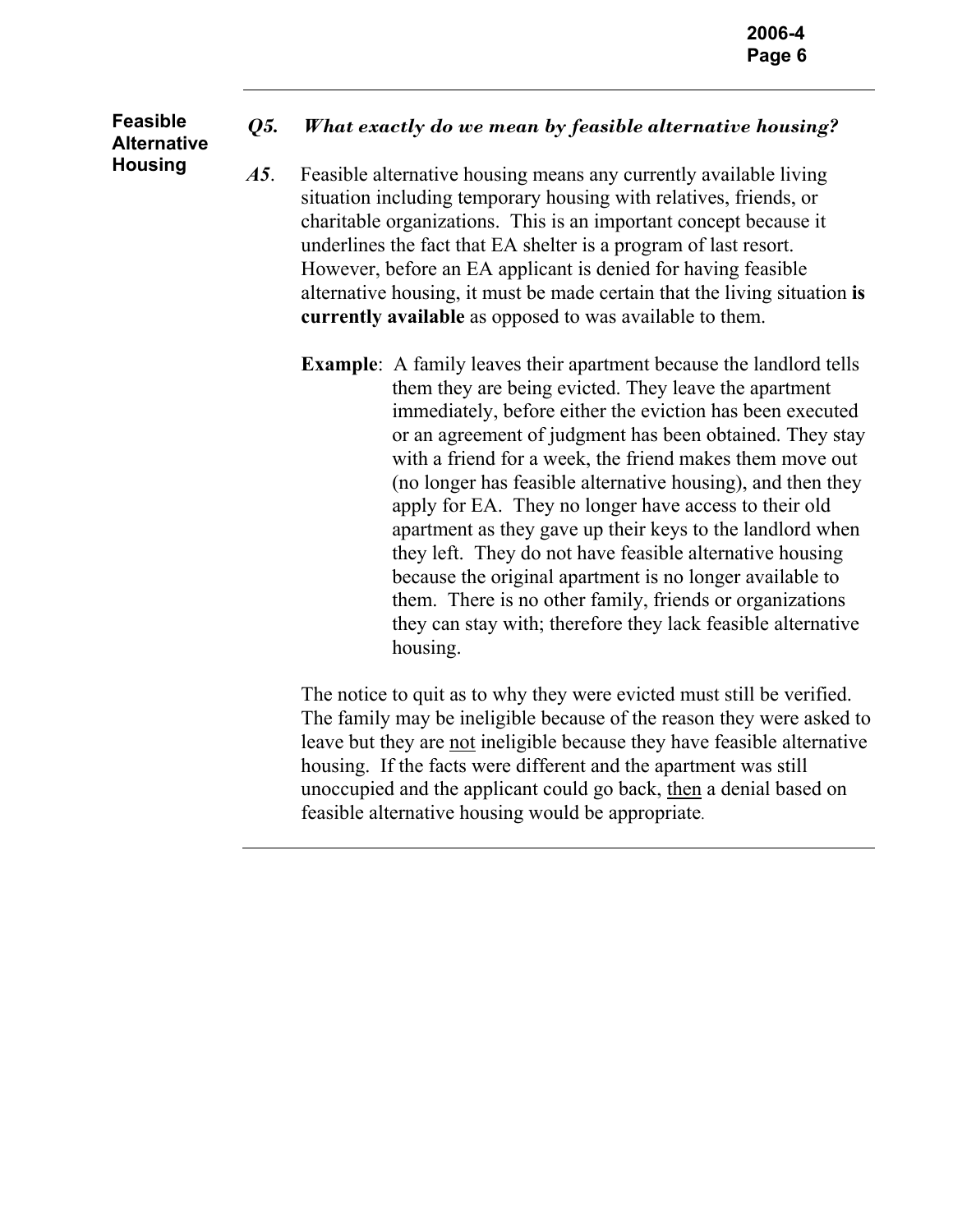#### **Becoming Homeless for Purpose of EA-Eligibility**

# *Q6. When can a person be denied for becoming homeless for the purpose of becoming eligible for EA?*

*A6*. Some advocates have raised concerns that EA regulation 106 CMR 309.040(B)(1) is being applied incorrectly resulting in inappropriate shelter denials. This regulation requires denial of an EA shelter application if the family became homeless for the purpose of making itself eligible for EA. The rationale behind this regulation is to prevent fraud by individuals who render themselves homeless to receive costfree housing (more commonly, some believe they will receive preference for housing subsidies if they are considered "homeless").

For this regulation to apply, you must show two things:

- 1) the family became homeless, i.e., has no feasible alternative housing; and
- 2) the family did so for the purpose of receiving EA shelter benefits.

Because the intent of the applicant is at issue, i.e., did the family "purposefully" become homeless to receive shelter benefits, it is often hard to prove that the regulation applies. If you suspect that the regulation may apply, you must first be able to show that the applicant knew about EA. Always ask how an applicant found out about the EA program. If he or she did not know about the program prior to becoming homeless, this regulation simply will not apply.

If you can show that the applicant did know about EA, then you must determine whether the family became homeless for the specific purpose of receiving EA shelter. A parent who voluntarily left a housing arrangement because of domestic violence, poor conditions, medical issues or an unaffordable rent increase has not rendered themselves homeless for the purpose of receiving EA. If you think that these alleged motivations are merely a pretext, you should ask for supporting documentation or verification.

Moreover, a situation where an individual appears to have shown extremely poor judgment by leaving a previously available living arrangement to move to Massachusetts (or even left previously available housing within Massachusetts) without a sufficient plan for housing would not fall under this regulation. For this regulation to apply, you must be able to document that the intention to reside in EA shelter motivated the family to leave its previous housing.